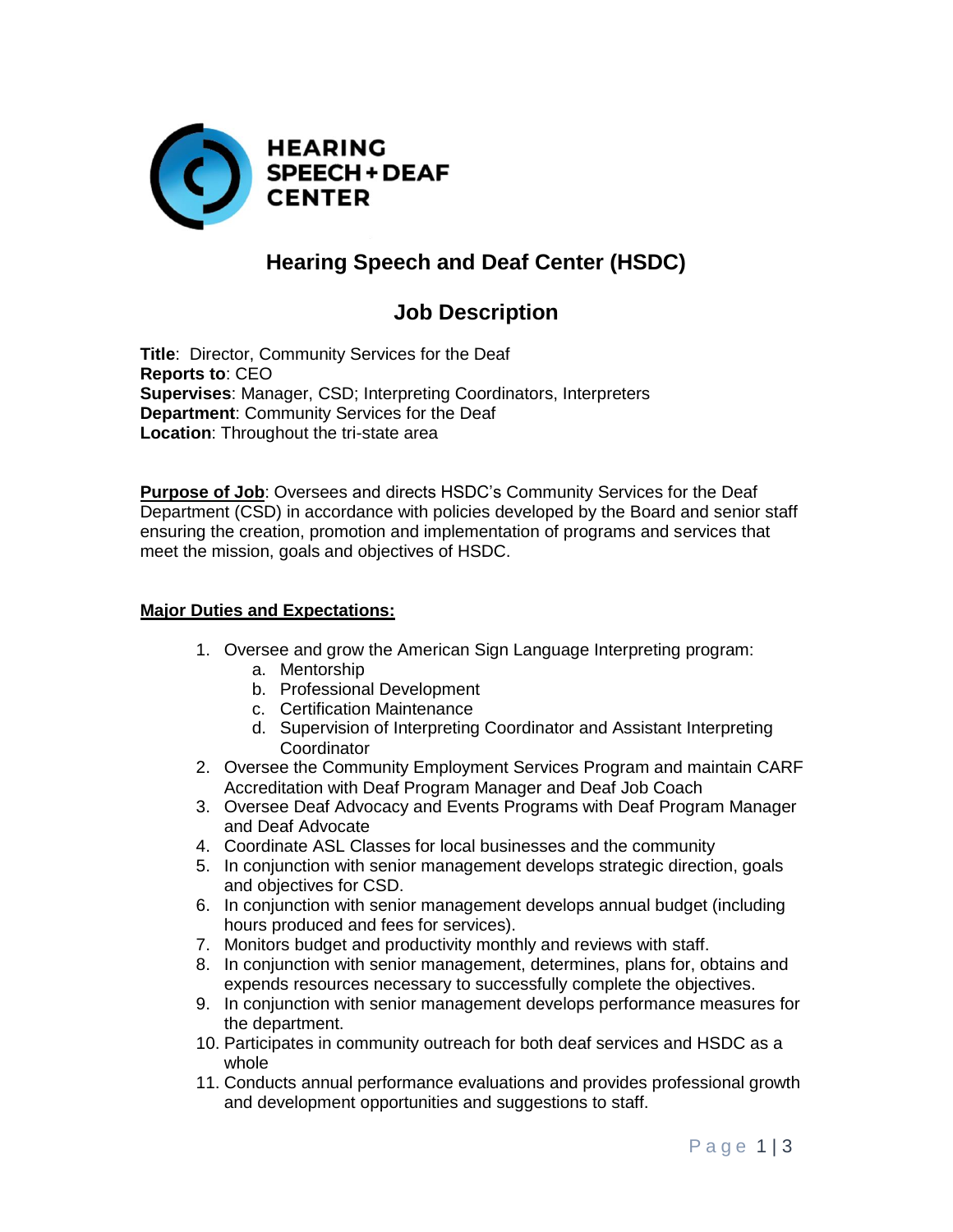- 12. Conducts market analyses and develops business plans for program growth and expansion.
- 13. Reviews and analyzes operating policies, practices and procedures.
- 14. Oversees all program activities to ensure that all legal, ethical, moral, funding and safety considerations are followed as appropriate.
- 15. Ensures all contract requirements are delivered as appropriate.
- 16. Ensures all requirements are met with regard to the OACCD and RSC contract.
- 17. In conjunction with the Development Director, designs and develops new programs, services, products, etc. that could be funded via new opportunities, particularly grants to increase visibility in the community.
- 18. Ensure that all activities of the department are marketed and publicized appropriately and effectively and receive the approval of the Development/Marketing staff.
- 19. Determines pricing and fee schedules in order to maximize margin and minimize cost.
- 20. Monitors use of contract staff and limits it to the extent possible.
- 21. Ensures adequate staffing levels
- 22. Ensures compliance with HIPAA, all accreditation standards and Interpreting Code of Ethics.
- 23. Ensures staff follows all HSDC policies and procedures including attendance at staff meetings, timeliness of reporting, etc.
- 24. Ensures department is up to date on data collection for all reporting to regulatory and funding bodies.
- 25. Provides staff leadership to Board Committees and the board as directed.
- 26. Develops and participates in fund-raising, educational and/or public relations' programs and presentations for consumers, families and community professionals regarding the mission and efforts of HSDC.
- 27. Reviews and researches professional literature, journals, etc. and attends conferences and seminars in order to develop new ideas, processes, practices, etc. that would increase and enhance the departments practices.
- 28. Other duties as assigned.

### **Education/Experience/Skills**

- 1. Bachelor's degree in Deaf studies, American Sign Language English Interpretation, communication, psychology, business or other related field is required.
- 2. Strong, In-depth knowledge of Deaf Culture is required.
- 3. Experience supervising others and overseeing program operations
- 4. Prior managerial experience is preferred including budgeting, goal setting, strategic planning, and working cooperatively with a leadership team.
- 5. Experience with development of new programs and growing existing programs.
- 6. Strong organizational skills.
- 7. Able to work with all facets of the Deaf and Hard of Hearing Community.